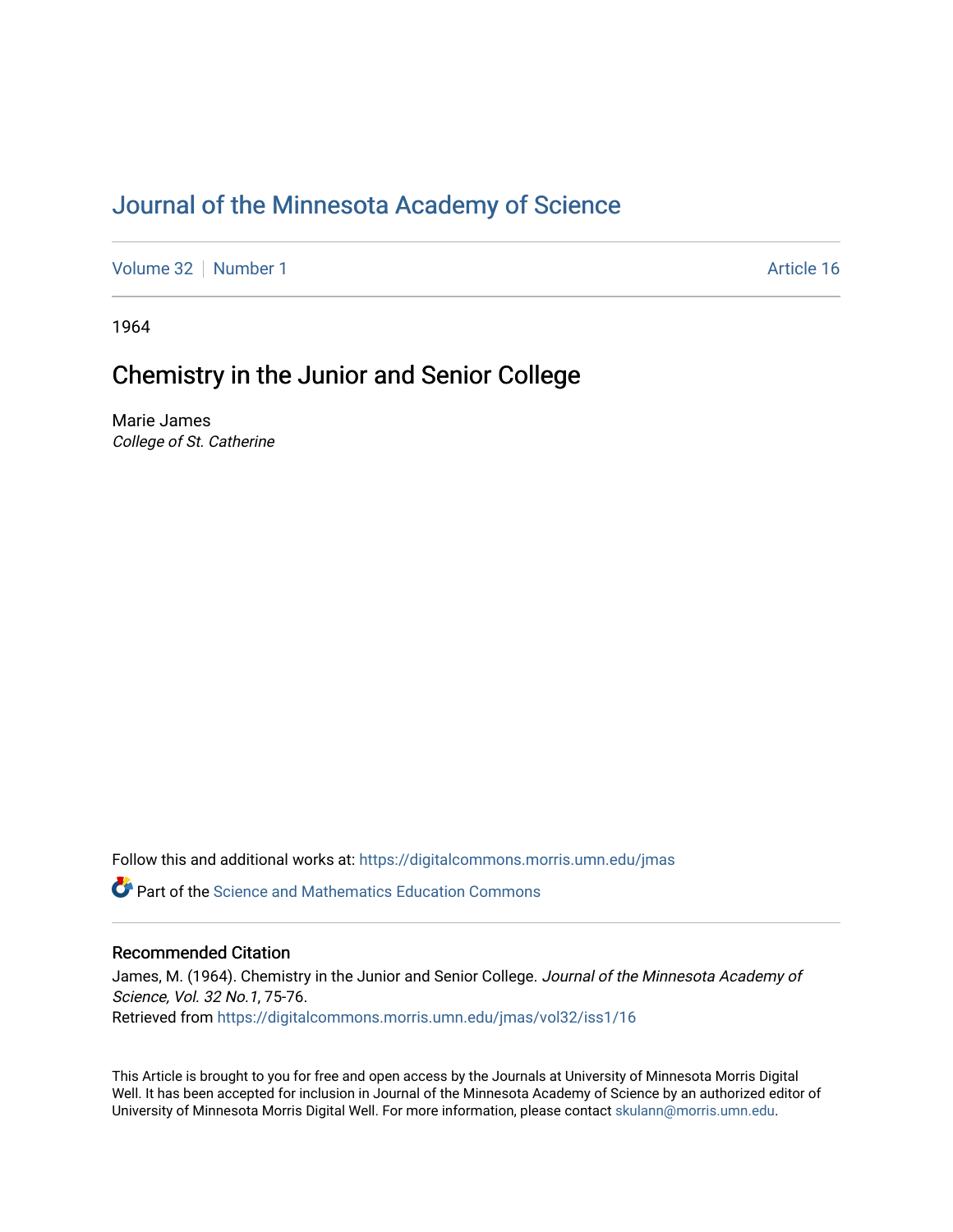#### *Chemistry in the Junior and Senior College*

SISTER MARIE JAMES, Ph.D\*

*The College of St. Catherine* 

A report of the meeting of the Minnesota College Chemistry Teachers' Section, May 2, 1964, at the Meetings of the Minnesota Academy of Science. Sister Marie James is the Chairman of the College Chemistry Teachers' Section.

If the march of education would just halt we might be able to look forward and backward and integrate our courses so as to give the student a truly systematic development. But if education were not dynamic, it would be dead. This dynamism in education makes it urgent that teachers get together to relate their courses so as to give Minnesota's youth the best possible chance to solve the problems of tomorrow. Some states have set up excellent boards that coordinate objectives and course outlines of high school, junior college, senior college and university, but no state has yet achieved what is an ideal *grand design.* Minnesota is studying its situation. In the meantime, since it is the teachers who implement the proposed plans, these same teachers might well initiate them.

At the 1964 Spring Meeting of the Minnesota Academy of Science, the College Chemistry Teachers Section met to discuss the integration between junior and senior college chemistry. Sixteen colleges were represented: four junior, four state, six private liberal arts, and two branches of the University of Minnesota. According to a recent survey most junior college students in the state transfer to the state colleges while few, so far, transfer to the liberal arts colleges or the universities. Dr. Richard Werth of Concordia College said that their college had not yet had anyone. With four new junior colleges now in the planning stage by the State, however, the transfer of students from the junior to senior college may well raise a problem for faculties of chemistry departments in the near future, unless we have a smooth working plan ready for operation.

The discussion turned constantly to curriculum which is not surprising because a systematic program of education is structured by a well ordered curriculum. However, names of courses often bear little relation to the content offered in them from college to college. At the present time the content of General Chemistry varies greatly and often has scarcely any resemblance to its content five years ago. This is a result, in part, of the new approach in high schools where students are learning theory once taught only to college freshmen or sophomores. Indeed, some parts of former senior college courses now find themselves between the pages of the high school text. All of this can make the chemistry course in the first year of college a headache. If there were a single goal for all students in the junior college the course content might not be too difficult to organize.

 $*$  See News and Notes

*Journal of, Volume Thirty-two, No. 1, 1964* 

But the student who wishes to transfer to a senior college may have one of several goals. Dr. Francis B. Moore of Duluth pointed out that the student in senior college usually has one of three goals: a professional major, a teaching major or a minor. There are transfer students who will stop with the B.A. degrees and some who will want to do graduate work. These may not be many now but in a few years the number may be significant. There was a time when few students from undergraduate colleges went on to graduate school but with the need for better educated chemists, the substitution of machines for analysts, and the excellent opportunities for graduate fellowships in chemistry, the number entering graduate school is swelling. All of this makes it desirable, if not necessary, that chemistry teachers plan for some description of an adequate number of concepts that a student should have at particular levels in his educational life.

A great many questions emerged from the discussion held by the Chemistry Teachers Section. Suppose the Chem Study or the Chemical Bond Approach is set as a standard for high schools: who will teach these courses until teachers are properly prepared by the colleges? is a curriculum planned for teachers adequate and proper for the professional chemist? how much is a junior college instructor able to teach? Leroy Johnson from Virginia remarked that the junior college often has been an extension of the high school and the teacher in the college is expected to carry the same load as the high school teacher. It is true, according to the State Department of Education, that the most common type of administration in Minnesota up to 1958 was the local district or extension of the high school district. Minnesota plans to change this and, hopefully, the junior college instructor will be recognized as a college instructor rather than a high school teacher. Should all students who transfer from junior college be admitted to senior college? Until an integrated program can be worked out it was suggested that some form of admissions test be used for students transferring from junior to senior college. Tests, of course, often measure only facts or memorized data. Dr. Schoffman of St. John's University expressed the mind of most professors present when he said that principles are of highest importance. John Hughes added that the name *Qualitative Analysis* need not indicate a course in cook book chemistry but rather a study of equilibrium. William Britton of Bemidji State College cited his use of the student planned experiment to teach principles, rather than laboratory directions. If tests are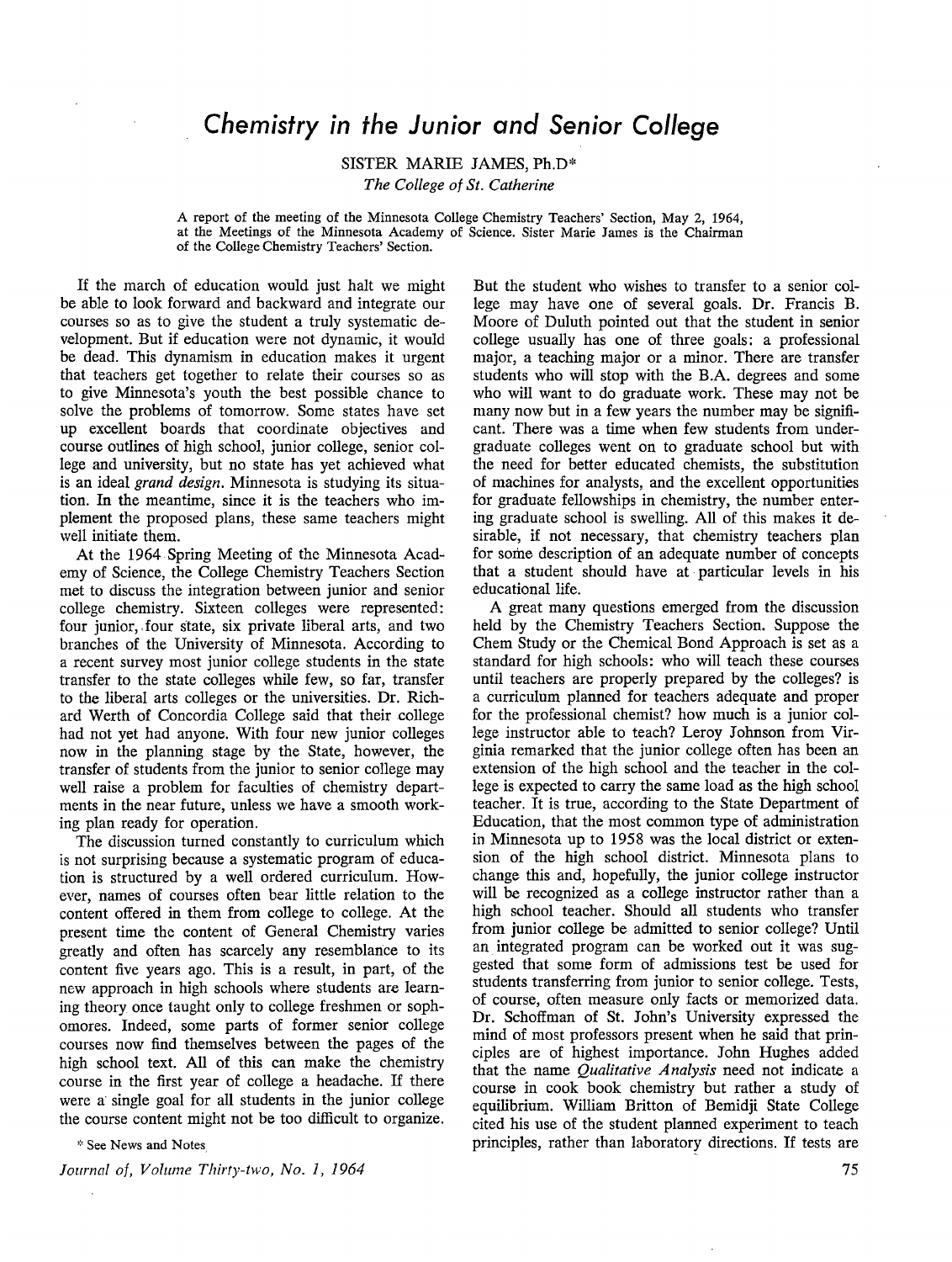used tor entry mto senior college there is always the possibility of failure for the student. Dr. Arthur Nelson from St. Cloud State College asked what was so sacred about "four years in college?" If five years are necessary for a student to get what he needs, why not encourage him to take more time? Counselling is one of the principal occupations of an instructor in a community college. John Almquist from Willmar Community College explained that a chief purpose of a community college is to help the community, and a significant part of that help is the guiding of students into whatever they can do best so as to be successful adults. It may be that one should be directed to woodworking and shop while another be counselled to take mathematics and chemistry.

In the short time of the meeting no one expected to

solve the state's problems but there developed better understanding, a respect for the problems of others, and the good will to work further together, as well as some practical suggestions. First, there was the suggestion that good tests be used to introduce the junior college student to senior college. Secondly, it was discovered that courses are now being taught in junior colleges into which students may be advised. Students who wish to pursue chemistry as a major sequence, whether for industry, medicine, teaching, graduate research or other application, might well be directed to take two years of mathematics, two years of physics and two years of chemistry, including quantitative analysis. Adequately taught, these students should have a minimum of adjustment into senior college.

# *A Quick Method of Correcting Examination Papers*

SISTER MARIE RICHARD 1 *St. Joseph's Academy, St. Paul* 

The following method of correcting examination papers has proved to be time saving and very satisfactory to me and some of my colleagues for both commercial and teacher-produced tests.

Duplicated answer sheets are numbered to coincide with the holes on two identical one quarter inch peg boards, which can be numbered permanently in enamel, for as many as 60 multiple choice or true and false answers. Holes MUST be synchronized.

Just before the peg board is used, the correct answer holes should be circled in chalk. Then staple as many as 30 answer sheets together and fasten them between the two peg boards with a C-clamp.

Heat two steel knitting needles to a red hot glow over a Fisher or Bunsen burner and simply burn a hole through all the correct answers. Since the holes are smaller than the circles made around the numbers by the students, counting the number of correct answers is easily done.

The corrected tests may be returned to pupils during the test hours, if so desired, to permit them to check their errors immediately.

**1 M.S.,** University of Minnesota. For over 10 years, teacher of chemistry or physics at Academy of Holy Angels.



If this device can be used in your program, please feel free to make use of it.

(A similar description of this method for correcting papers appeared in *The Physics Teacher,* May, 1964, vol. 2, no. 5.)